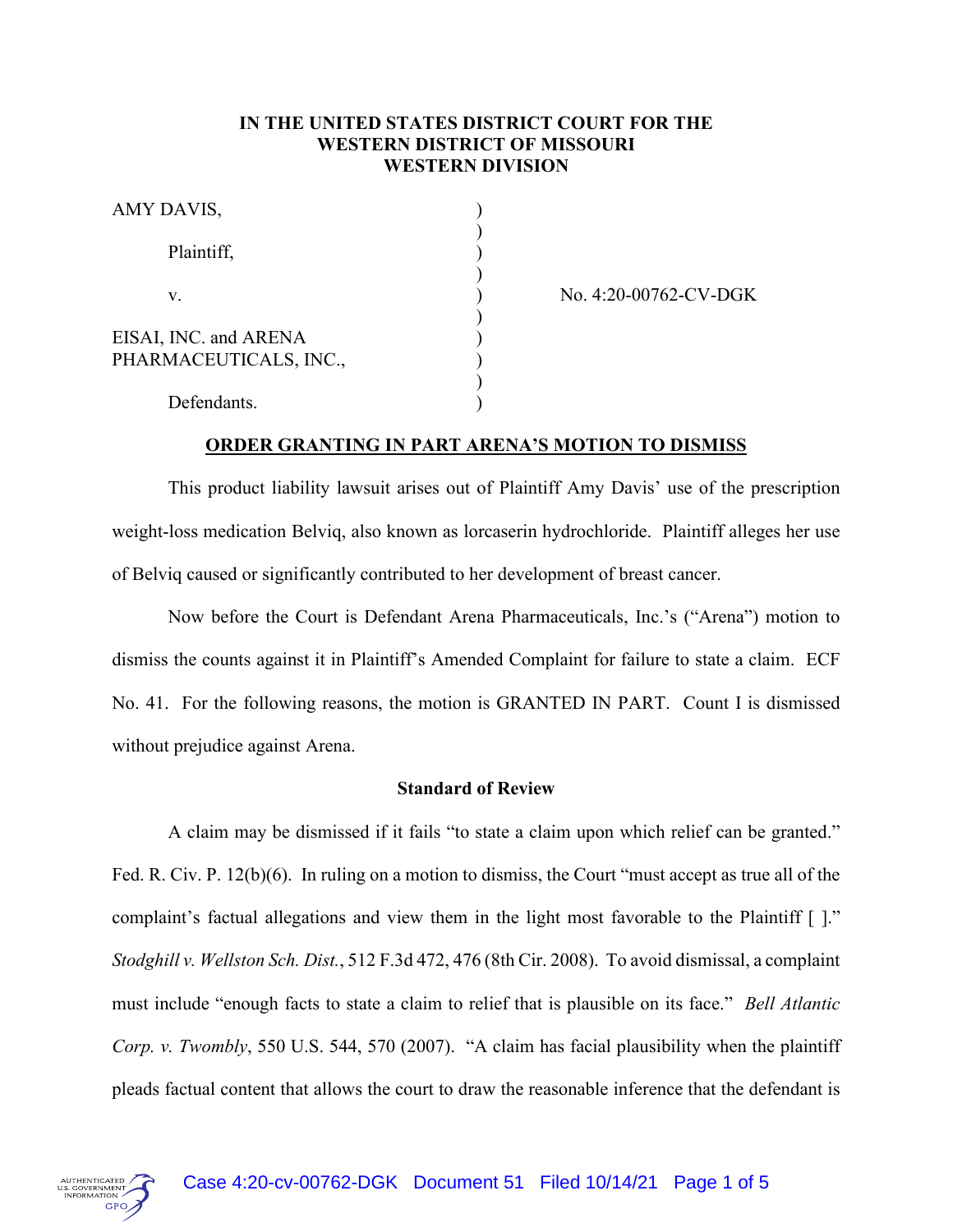liable for the misconduct alleged." *Ashcroft v. Iqbal*, 556 U.S. 662, 678 (2009). The Plaintiff need not demonstrate the claim is probable, only that it is more than just possible. *Id.*

In reviewing the complaint, the Court construes it liberally and draws all reasonable inferences from the facts in the plaintiff's favor. *Monson v. Drug Enforcement Admin.*, 589 F.3d 952, 961 (8th Cir. 2009). The Court generally ignores materials outside the pleadings but may consider materials that are part of the public record or materials that are necessarily embraced by the pleadings. *Miller v. Toxicology Lab. Inc.*, 688 F.3d 928, 931 (8th Cir. 2012).

#### **Discussion**

### **I. Count I fails to state a claim against Arena for design defect.**

Arena moved to dismiss the design defect claim in the initial Complaint on the grounds that it improperly relied on group pleading; that is, the Complaint asserted a meaningless series of general allegations as to all defendants collectively. Plaintiff responded to the motion by filing the Amended Complaint, ECF No. 35. Although the Amended Complaint is marginally better, it continues to conflate Defendants' roles. For example, with respect to the design defect claim, the initial Complaint alleged that, "At all times herein mentioned, Defendants are the researchers, designers, manufacturers, testers, advertisers, promoters, marketers, packagers, labelers, sellers and/or distributors of Belviq, which is defective and unreasonably dangerous." Compl. ¶ 81. The Amended Complaint is not meaningfully different. It alleges:

> 53. At all times herein mentioned, Defendant Arena was involved in researching, designing, developing, testing, selling and/or distributing Belviq, which is defective and unreasonably dangerous.

> 54. At all times herein mentioned, Defendant Eisai was involved in researching, designing, developing, testing, selling and/or distributing Belviq, which is defective and unreasonably dangerous.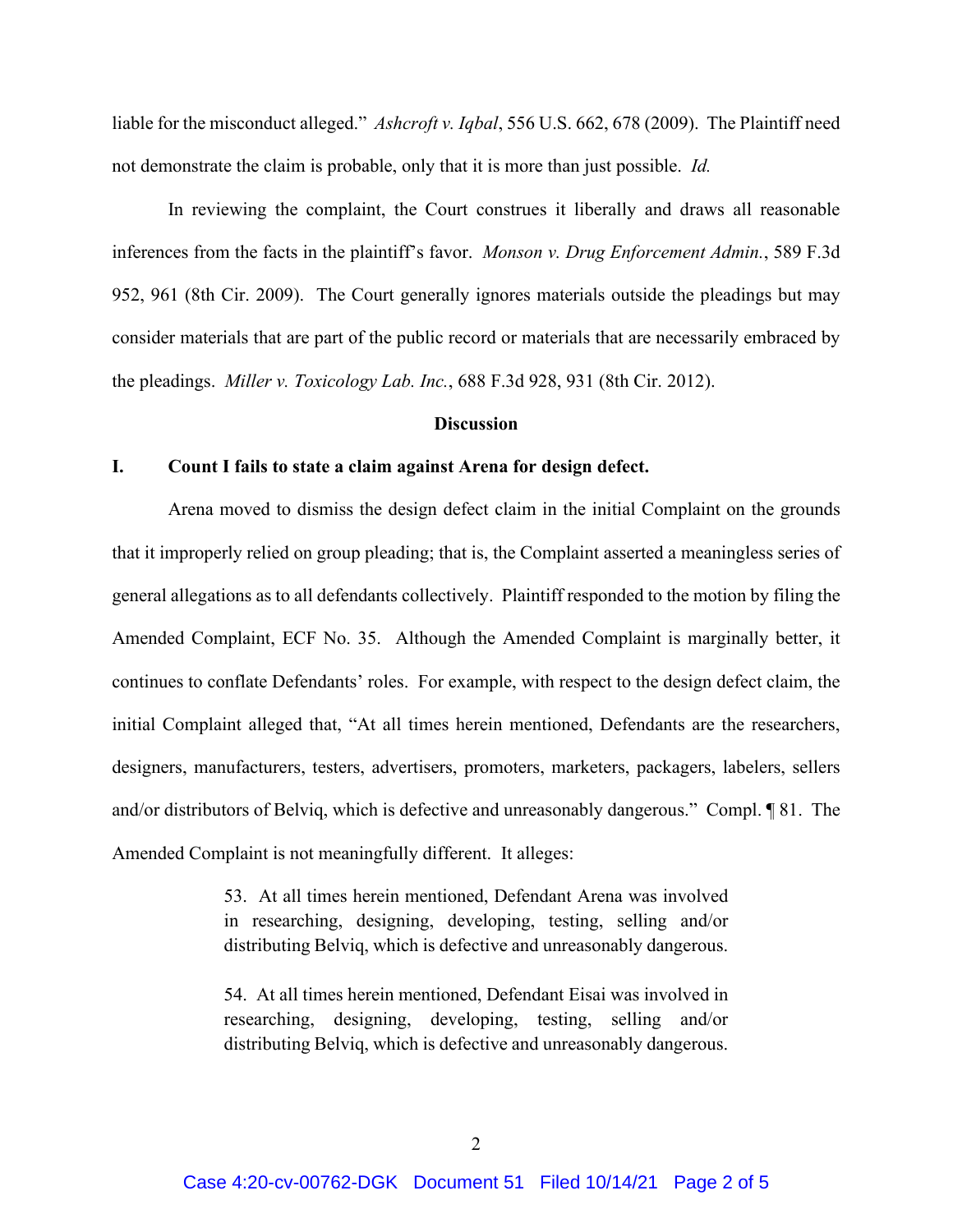Am. Compl.  $\P$  53–54. Splitting the conflating paragraph into two separate paragraphs making identical general allegations does not cure the group pleading problem here; the Amended Complaint still pleads identical general allegations that fail to distinguish between the two Defendants. As a result, it is impossible to understand Plaintiff's theory of the case as to each Defendant.

Additionally, the Amended Complaint arguably makes at least one allegation against Arena which is patently incorrect. Arena argues—and Plaintiff does not dispute—that public records filed with the Food and Drug Administration demonstrate Arena was not involved in selling or distributing Belviq.<sup>[1](#page-2-0)</sup>

The Court concludes Count I fails to state a claim against Arena. Since it is conceivable these defects can be cured, however, this dismissal is without prejudice.

## **II. The motion is denied with respect to the failure to warn claims (Counts II and III).**

Arena argues Plaintiff's failure to warn claims are barred both by the learned intermediary doctrine, under which drug manufacturers and device makers have no duty to provide warnings directly to patients, and because Arena never distributed or sold Belviq in the United States.

The Amended Complaint sufficiently alleges that Arena failed to provide adequate warnings to *Plaintiff's doctor* concerning the risks of cancer with Belviq. Am. Compl. ¶¶ 75–76, 82–84. This is enough to plead failure to warn. *See Mitchell v. Covidien PLC*, No. 4:14-0636- CV-FJG, 2015 WL 12804270, at \*5 (W.D. Mo. Sept. 28, 2015) ("In a medical device failure to warn, under the "learned intermediary" doctrine, a plaintiff must also allege facts supporting an inference that the defendant did not warn plaintiff's *physician* of the risks associated with the

<span id="page-2-0"></span><sup>&</sup>lt;sup>1</sup> The Court cannot make any finding as to whether this assertion is true or not since it was unable to find the web pages at the web addresses listed in Arena's brief. Suggestions in Supp. at 3, ECF No. 42. The Court suspects these web pages have been archived or moved to another location.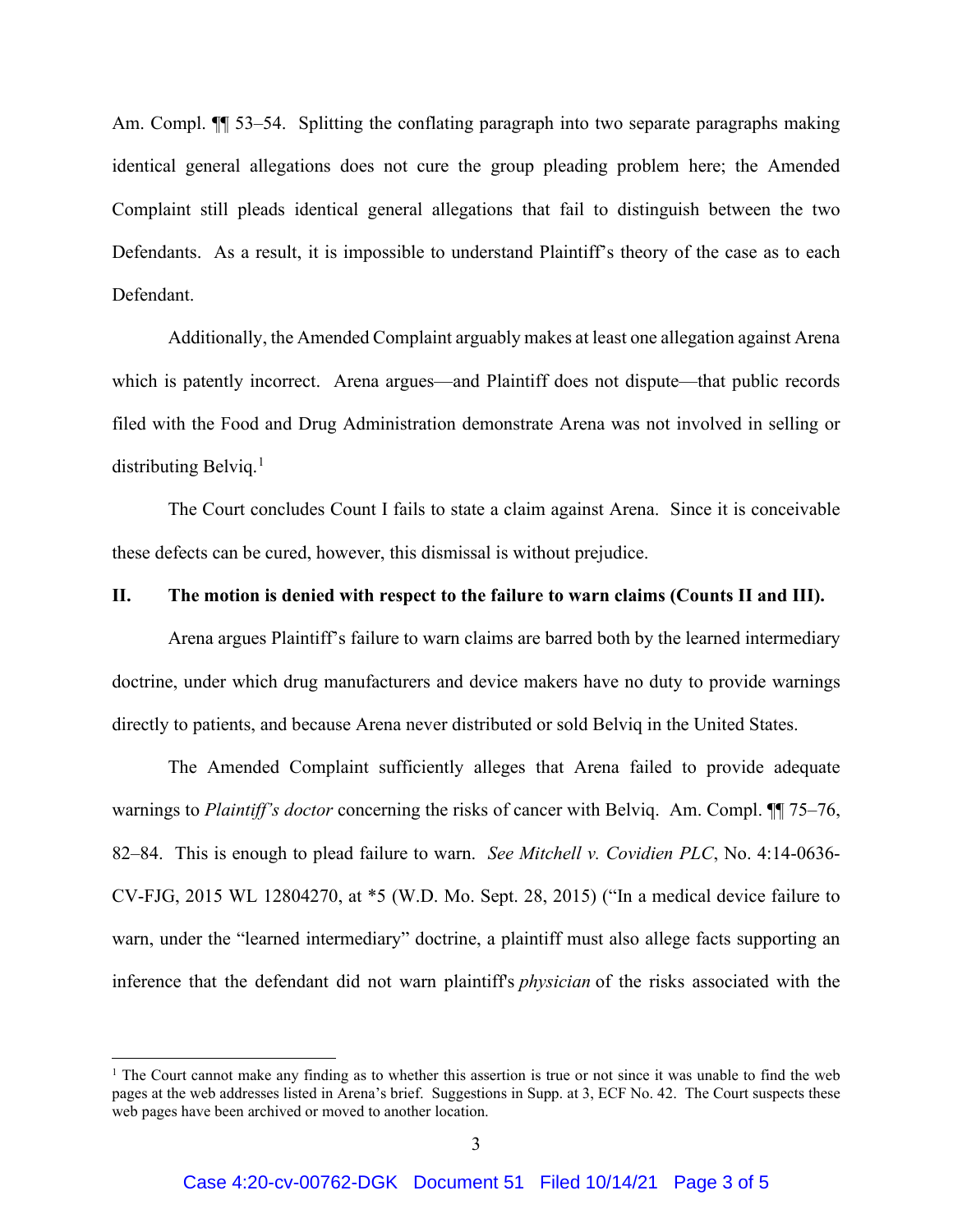device."). Of course, as this Court recently observed, to the degree Plaintiff's failure to warn claims are premised on Arena's failure to warn anyone other than Plaintiff's doctor, they fail to state a claim and are dismissed. *Guilford v. Boston Scientific Corp.*, No. 4:19-00955-CV-DGK, 2020 WL 1668279, at \*2 (W.D. Mo. Apr. 3, 2020).

As for Arena's other argument, although it contends the Court can take judicial notice of the fact that it never distributed or sold Belviq in the United States, the Court cannot determine from the existing record whether this is true. Hence, the factual predicate for this argument is not satisfied. Additionally, the parties disagree as to whether a defendant must have sold the product in the course of its business in order to be liable on a failure to warn claim, and their briefing on this question is somewhat limited.

Accordingly, the motion to dismiss is denied with respect to these claims. That said, since Arena contends the Court can take judicial notice of the fact that it never distributed or sold Belviq in the United States, it appears these claims could be resolved in the near future on a motion for summary judgment.

## **III. The Amended Complaint sufficiently pleads a negligence claim against Arena.**

Finally, the Court holds the Amended Complaint sufficiently pleads a negligence claim against Arena. The elements of a negligence claim under Missouri law are duty, breach, causation, and injury to the plaintiff. *Nickel v. Stephens College*, 480 S.W.3d 390, 400 (Mo. Ct. App. 2015). The Amended Complaint alleges "Arena had a duty to exercise reasonable care in designing, developing, researching, testing, and manufacturing" Belviq. Am. Compl. ¶ 87. It alleges Arena breached this duty by: failing to thoroughly or adequately test it; failing to warn of the cancer risks associated with it; under-reporting, underestimating, and downplaying the dangers of its association with cancer; and failing to warn Plaintiff about the need for more comprehensive or